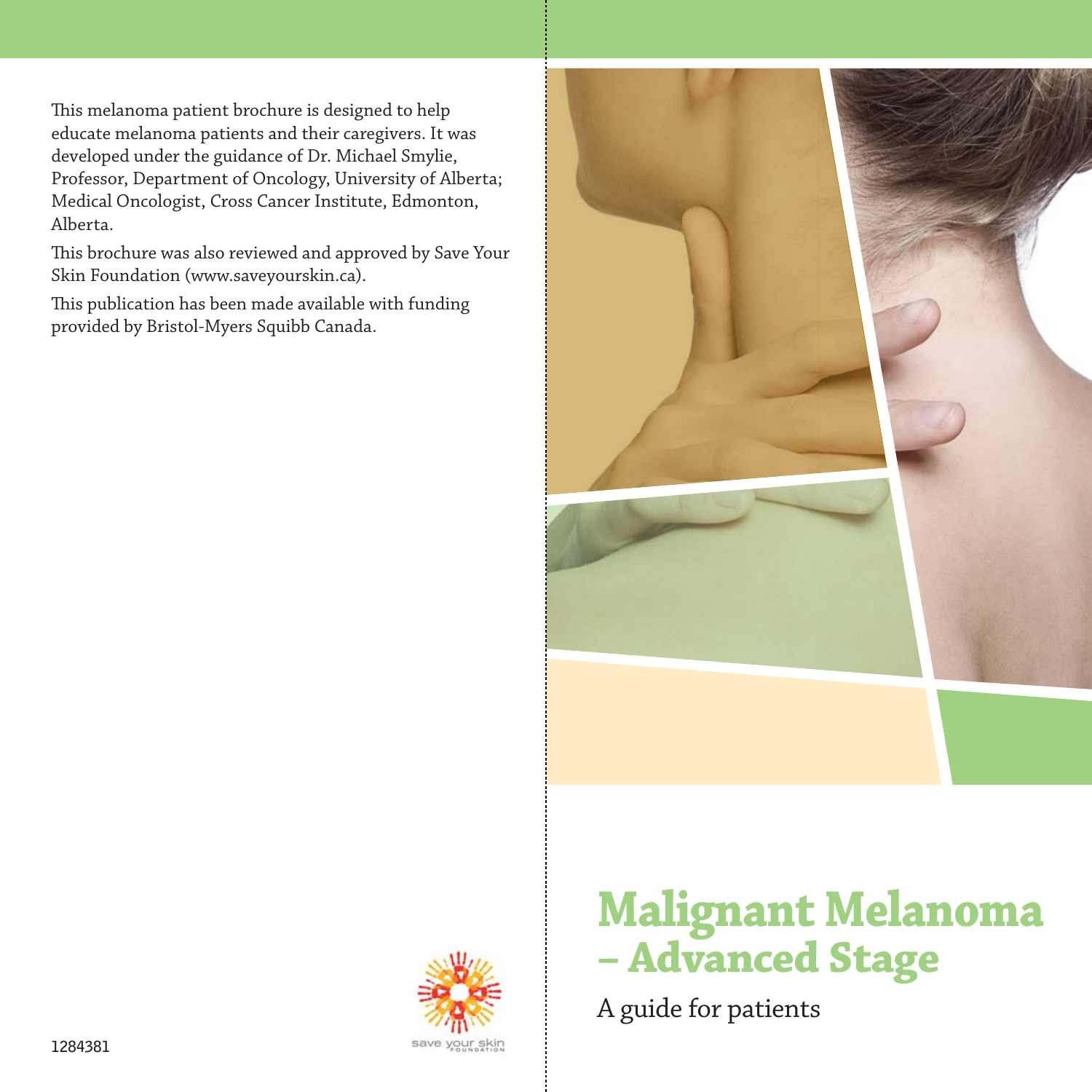

# **Contents**

| Follow-up and monitoring  13 |
|------------------------------|
|                              |
|                              |
|                              |

# **Understanding Melanoma**

*Melanoma* is a type of cancer. Most often, melanoma starts in the skin. To understand melanoma, it is useful to know a little bit about the skin.

### **The skin**

The skin is the largest organ of the body. Skin has many functions:

- It protects the organs and tissues of the body
- It helps control body temperature
- It makes vitamin D
- It stores fat and water.



### **Skin cancer**

There are three kinds of skin cancer. Each one develops from a different type of skin cell in the top layer of the skin:

- *Squamous cell carcinoma* develops from squamous cells.
- *Basal cell carcinoma* develops from basal cells.
- *Melanoma* develops from *melanocytes*.

#### *Melanocytes*

Melanocytes make *melanin*. This pigment gives colour to the skin, hair, and eyes. When skin is exposed to the sun, melanocytes make more melanin. This is how the skin tans. A *nevus*, or mole, is a group of melanocytes.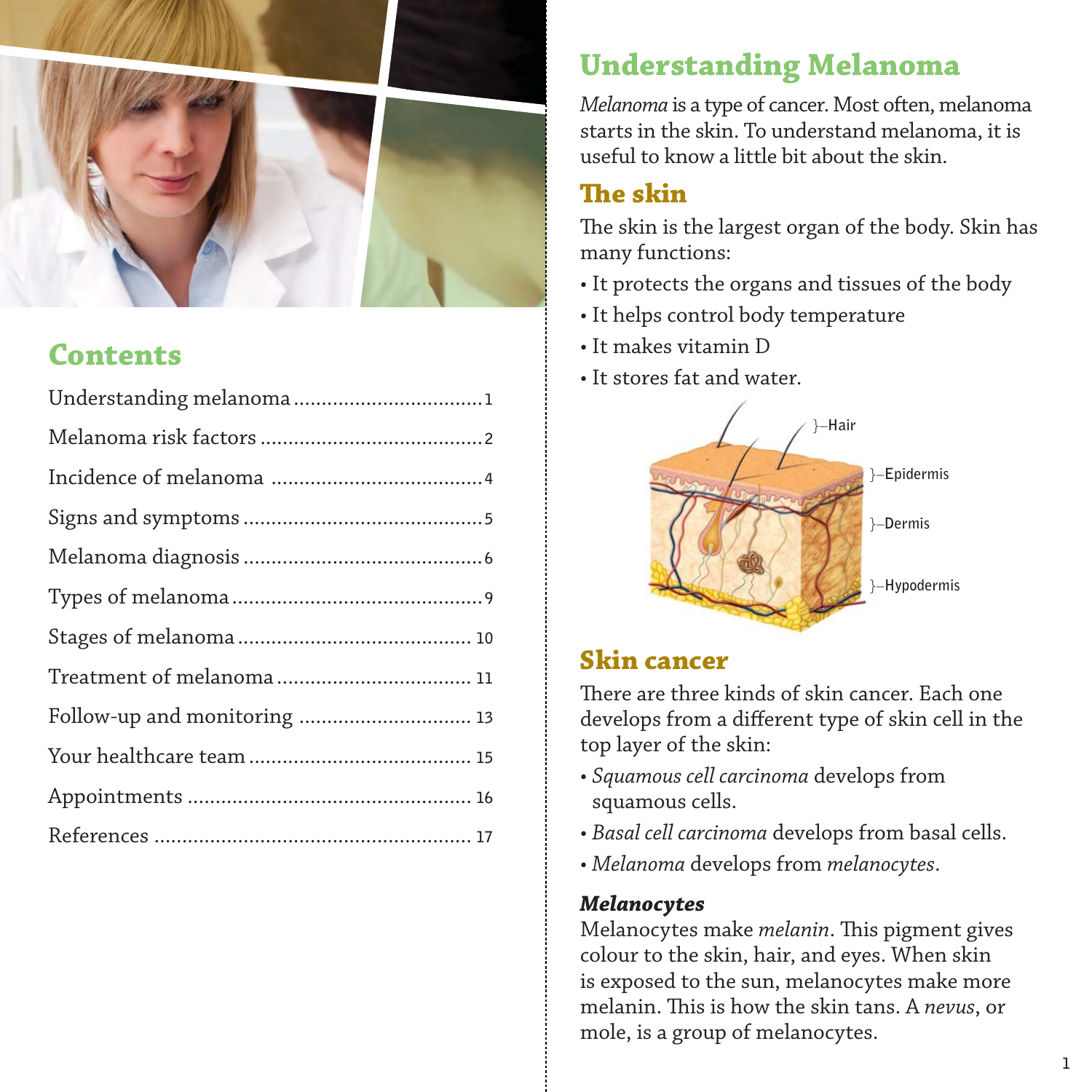

# **Melanoma Risk Factors**

Most people with melanoma have at least one risk factor for the disease. But some people with melanoma have no risk factors. Risk factors for melanoma are listed below.

#### *Ultraviolet (UV) rays*

The sun, sun lamps, and tanning beds all produce ultraviolet (UV) rays. UV rays increase the risk of all skin cancers. Bad sunburns during childhood increase th melanoma risk factor. People who spend a lot of time outdoors have an increased risk of melanoma.

#### *Moles (nevi)*

Moles are common, and most people have at least a few moles, or *nevi*. A normal mole is a small, brown spot on the skin (Figure 1). A large number of moles increases the risk of melanoma.



*Figure 1.* A normal mole on the left and an *atypical mole*, or *dysplastic nevus*, on the right.

A *dysplastic nevus*, or atypical mole, is *precancerous* (leading to cancer). Atypical moles increase the risk of melanoma.

#### *Fair skin*

Fair skin burns more easily in the sun than darker skin. Fair skin is a risk factor for melanoma and other skin cancers.

#### *Family history*

Having a close relative (a parent, child, or sibling) with melanoma increases the risk of melanoma by 50%. Having a more distant relative with melanoma also increases melanoma risk, but not as much.

#### *Personal history*

A history of *any* skin cancer increases melanoma risk.

#### *Weakened immune system*

A weakened immune system increases melanoma risk. Some diseases – like AIDS and cancer – also weaken the immune system. Medications to treat cancer also suppress the immune system.

### **Where melanomas start**

Melanoma develops most often in skin that has been exposed to the sun: the head, neck, arms, and legs. However, this cancer can start anywhere there are melanocytes – like the eyes, mouth or vagina. Melanoma can develop in skin with precancerous *lesions* (abnormal cells) and in skin that looks healthy. Melanoma may also occur in skin that has not been exposed to much sunlight, like the palms of the hands and soles of the feet.

#### *How melanomas grow*

Melanomas often grow in a specific way. First, they spread *out* from the centre of the lesion, growing in size. Then, they grow *down*, increasing in thickness. After melanomas have grown far enough down, they gain the ability to spread, or *metastasize*, within the body. Not all melanomas have a radial growth phase.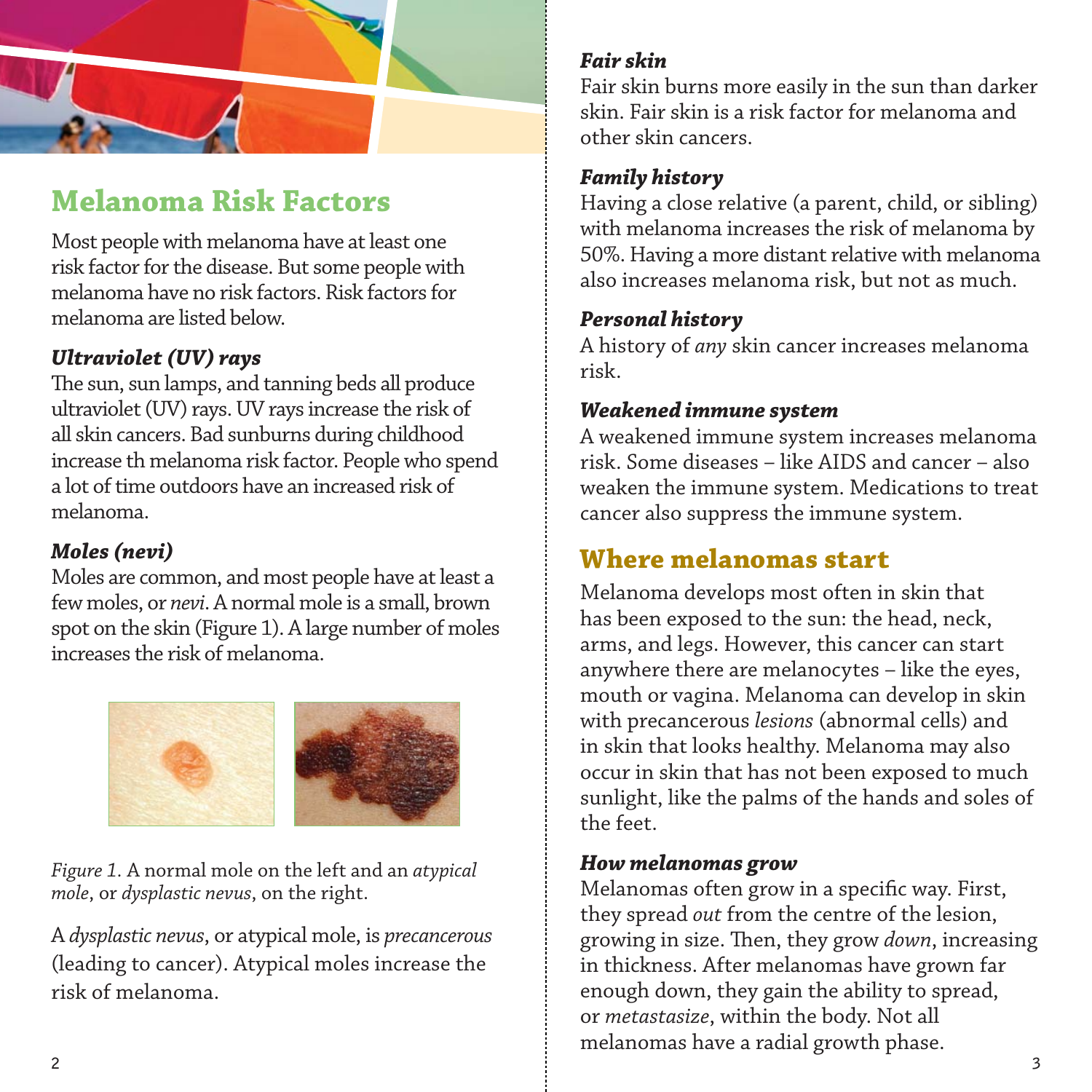# **Incidence of Melanoma**

Melanoma makes up a small fraction of all skin cancers – about one in 20, but cases have increased over the past several decades. In fact, melanoma is rising faster than any other cancer. The incidence doubles every 10 to 20 years. In Canada, the incidence of melanoma almost tripled over approximately 30 years (Figure 2).

This increase is due to earlier diagnosis and to increased sun exposure. Recently, the growth in melanoma has slowed down. Education has increased awareness about skin cancer prevention and avoiding too much sun exposure.



Figure 2. The age-standardized incidence of melanoma (1972–2004) in Canada has increased substantially, especially in men.

Melanoma is more common in whites than blacks or Asians. It is more common in whites with light skin than those with dark skin. Melanoma is a little more common in men than women. Melanoma is often diagnosed in people younger than 55 years of age. It is the most common cancer in women 25 to 29 years of age, but it can develop at any age. On average, people are 57 early and the melanoma is diagnosed.<br>
Figure 2. The age-standardized incidence of r<br>
Figure 2. The age-standardized incidence of r<br>
(1972–2004) in Canada has increased subst<br>
especially in men.<br>
Melanoma is more common in

# **Signs and Symptoms**

Melanomas can be very different from each other. But several signs and symptoms may indicate melanoma.

### **New mole or growth**

The first sign of melanoma is often a new mole or growth on the skin. The new growth could be a pearly nodule, a mole or a scaly, red patch.

# **Change in a mole**

Melanoma can also begin with a change in a mole that has been there for some time. Changes such as the following could occur with melanoma:

- The surface could become rough or ooze or bleed
- The texture of the mole could become hard or lumpy
- The shape could become lopsided or irregular
- The edge could become uneven or jagged
- The colour could change, or the mole could have more than one colour: black, grey, brown, blue, red, pink, or white
- The size could increase, so the mole becomes larger than the eraser on a pencil

# **Skin lesions**

Skin lesions could be a sign of melanoma:

- A sore that does not heal
- A patch of skin that bleeds or oozes
- Skin that is itchy or swollen
- A lesion that becomes red and bumpy.

Many skin problems may look alike. To diagnose melanoma, your doctor needs to gather more information and perform some tests.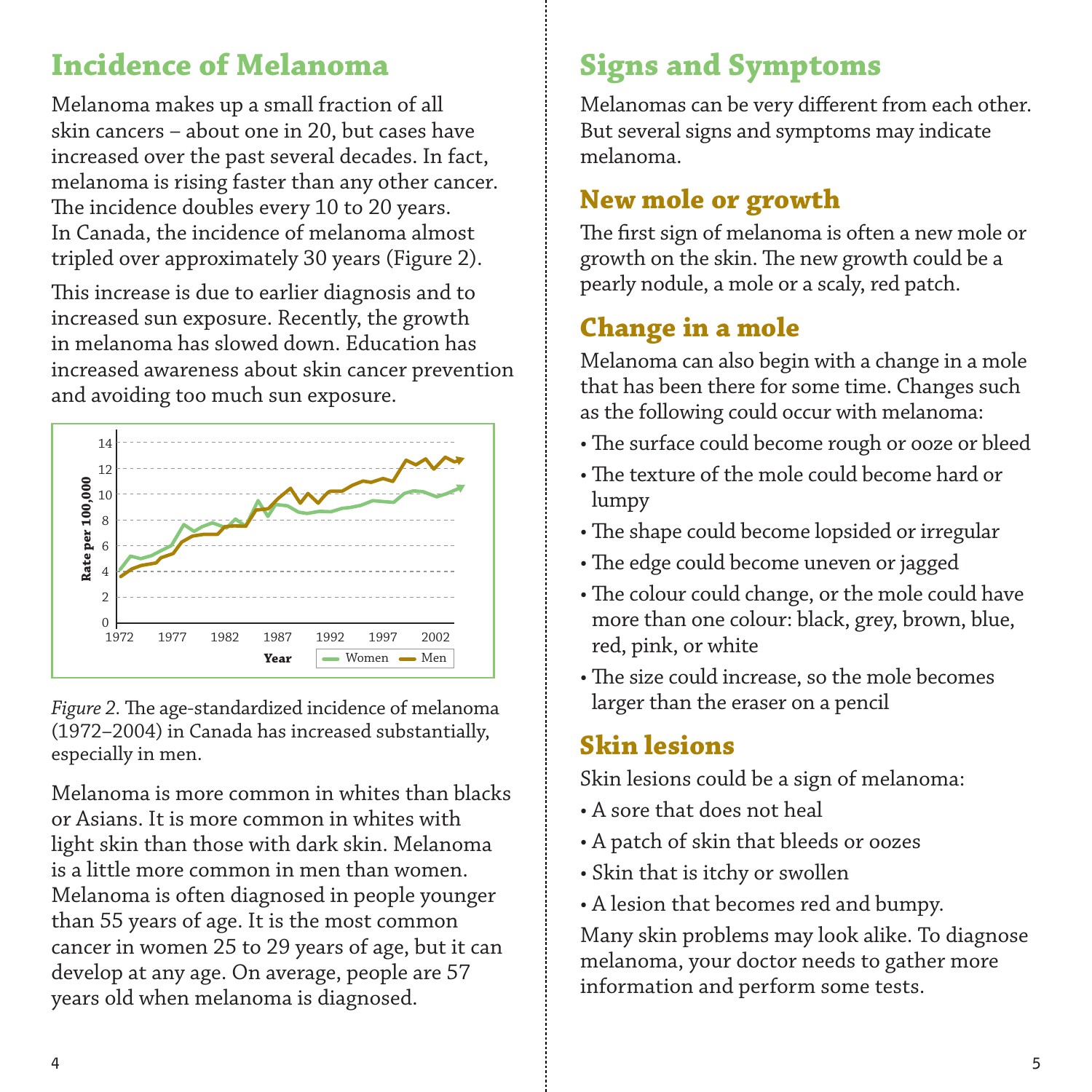

# **Melanoma Diagnosis**

### **Diagnosis overview**

Several steps are involved in diagnosing melanoma. Your doctor first takes a medical history and performs a physical examination. If your doctor suspects melanoma, a *biopsy* is the next step. Other tests may be needed if biopsy confirms a melanoma.

# **Diagnosis in detail**

#### *History*

A medical history includes a family and personal history of moles and skin cancer.

- *Family history*: About one in 10 people with melanoma have family members with the disease or with many atypical moles.
- *Personal history*: Your doctor needs to know about your history of sun exposure, especially severe burns as a child. It is also important to know about any previous skin cancer and any changes in moles.

#### *Physical* **examination**

A full-body skin examination is vital. Your doctor may photograph your skin to identify any changes at later appointments. A specialist may use a special microscope with a light called a dermoscope to examine your mole.

*Lymph nodes* are also examined. Lymph nodes are small glands that are part of the immune system. They filter out viruses, bacteria, and abnormal cells and destroy them. If cancer is present in the body, it usually spreads first to the lymph nodes in the area.

#### *Biopsy*

A *biopsy* is the surgical removal of tissue for examination. Biopsy is the only test that can diagnose melanoma. There are two kinds of biopsy: *excisional biopsy* and *incisional biopsy*. An excisional biopsy removes the entire mole or growth. If the growth is large, an incisional biopsy may be used to remove part of the lesion.

Microscopic examination of the tissue can diagnose melanoma and determine its type and *stage*. Melanoma stage describes the tumour size, thickness, and how far it has spread.

#### *Other tests*

Your doctor may perform several other tests if the biopsy results suggest the melanoma may have spread deep into the skin.

 • *Lymph node biopsy*: Your doctor may perform a lymph node biopsy to see if the tumour has spread.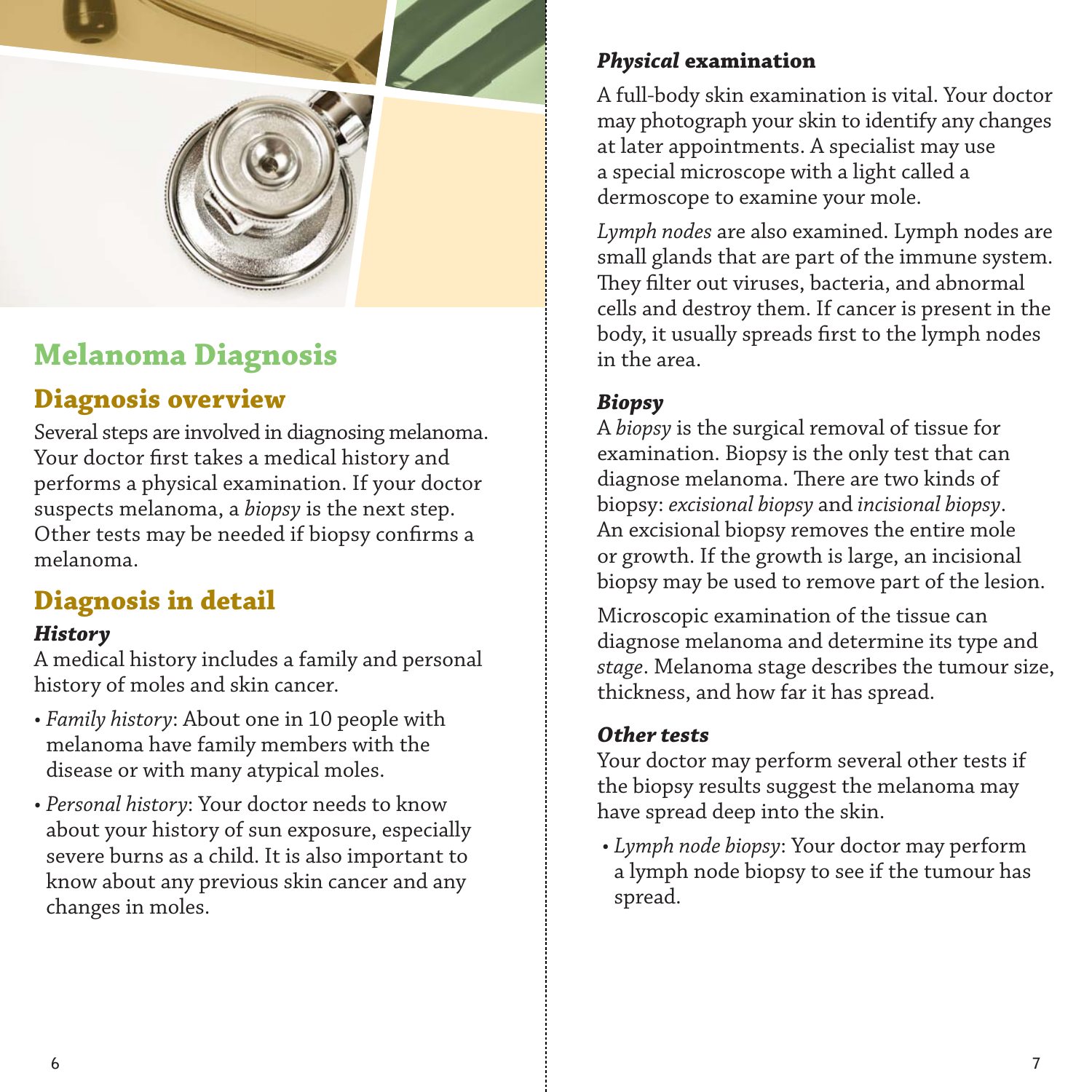- *Imaging studies*: Imaging studies include the familiar x-rays and several other types of tests:
	- Computed tomography scan, which is usually called a CT scan
	- Magnetic resonance imaging, usually called MRI
	- Positron emission tomography (PET), often referred to as a PET scan.

Your doctor may the following imaging studies:

- *Chest x-ray:* This test is performed to determine whether the melanoma has spread to the lungs.
- *Abdominal Ultrasound:* Also called ultrasound scanning or sonography.
- *CT scan of the chest/abdomen:* This test is often performed to check whether the melanoma has spread to the lungs.
- *CT scan or MRI of the brain:* In stage III melanoma, a brain scan is performed if symptoms suggest the melanoma has spread to the brain. In stage IV melanoma, this test is performed, even if there are no symptoms.
- *CT scan of the abdomen:* This test may be performed in patients with advanced melanoma, based on symptoms and other test results.
- *CT scan of the pelvis:* This study is performed if symptoms suggest spread of melanoma to the pelvis, or if the melanoma was located in the lower body.
- PET scan: This test may be used to assess spread of melanoma in lymph nodes.



# **Types of Melanoma**

There are five different types of melanoma. The melanoma type is determined by microscopic examination of the biopsy sample.

# **Superfi cial spreading melanoma**

Superficial spreading melanoma makes up about 70% of melanomas of the skin. This type usually develops from an atypical mole and can be found anywhere on the body.

### **Nodular melanoma**

Nodular melanoma makes up about 10 to 15% of melanomas. This type starts growing down into the skin and spreading quickly.

# **Lentigo maligna melanoma**

Lentigo maligna melanoma makes up about 10 to 15% of melanomas. This type of melanoma is most often seen on sun-exposed skin, and it is often large.

### **Acral lentiginous melanoma**

Acral lentiginous melanoma occurs as often in black people as in whites. This type quickly grows down into the skin and begins to spread.

# **Mucosal lentiginous melanoma**

Mucosal lentiginous melanoma develops in the lining of the respiratory, gastrointestinal, and genitourinary tracts. It is often seen in the elderly. It is often diagnosed at an advanced stage.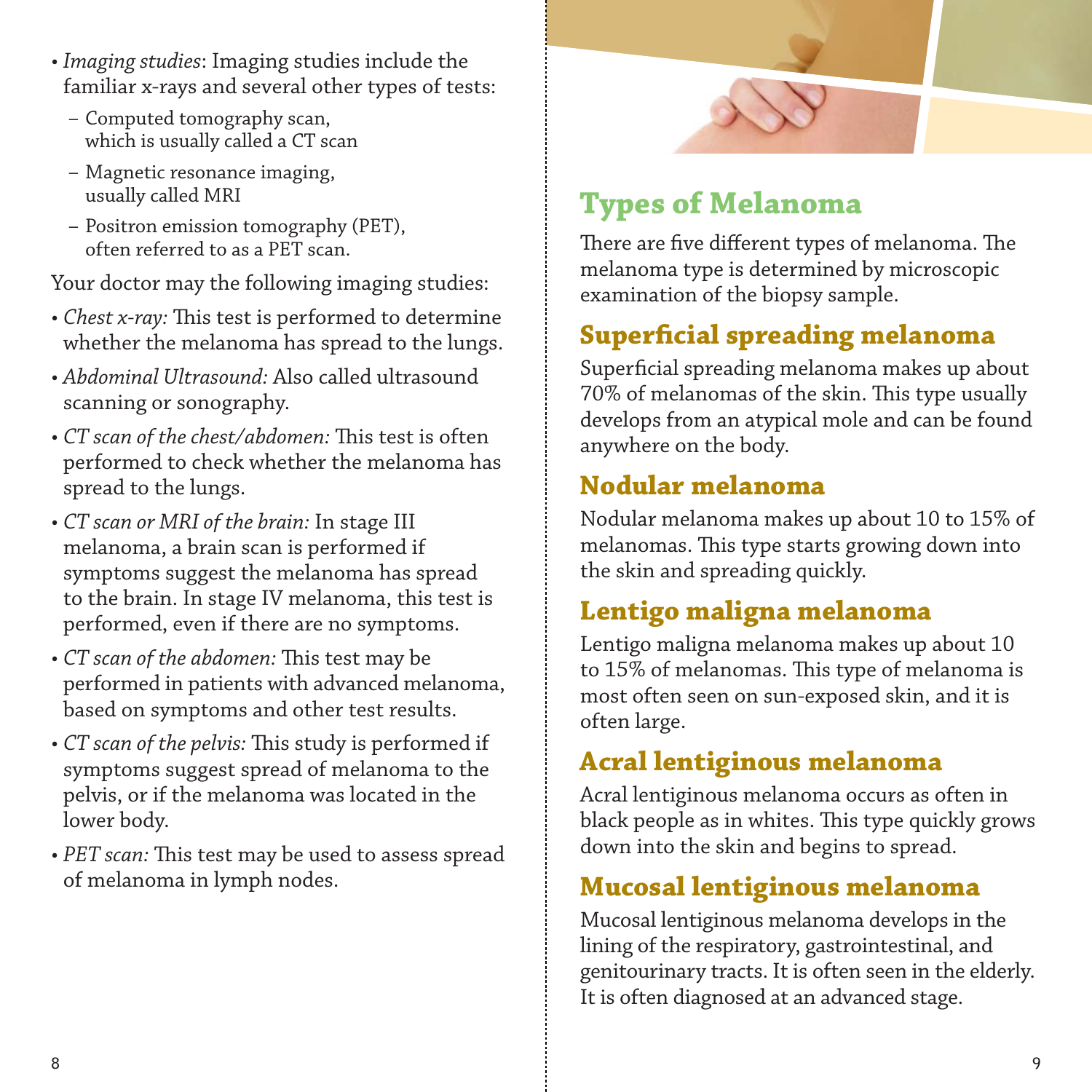# **Stages of Melanoma**

*Staging* is a system of grouping melanomas by size, thickness, and spread. The stage helps decide the best treatment. Melanoma is classified into five stages. *Early melanoma* describes stage 0, I and II melanoma. *Advanced melanoma* refers to stage III and IV melanoma.

| <b>Stage</b>             | <b>Description</b>                                                                                                                                                                                                          |  |  |  |
|--------------------------|-----------------------------------------------------------------------------------------------------------------------------------------------------------------------------------------------------------------------------|--|--|--|
| <b>Early melanoma</b>    |                                                                                                                                                                                                                             |  |  |  |
| 0                        | The melanoma is only in the very top layer<br>of the skin. This stage is sometimes called<br>in situ cancer.                                                                                                                |  |  |  |
| T                        | The melanoma is in only the surface layers<br>of the skin. It has not spread to nearby<br>lymph nodes.<br>It is smaller than 1 mm, with or without<br>ulceration.<br>0r<br>It is between 1 and 2 mm, without ulceration.    |  |  |  |
| $_{\rm II}$              | The melanoma is in only the surface layers<br>of the skin. It has not spread to nearby<br>lymph nodes.<br>It is between 1 and 2 mm, with ulceration.<br>$\bm{Ov}$<br>It is larger than 2 mm, with or without<br>ulceration. |  |  |  |
| <b>Advanced melanoma</b> |                                                                                                                                                                                                                             |  |  |  |
| III                      | The melanoma has spread within the skin<br>or to at least one nearby lymph node.                                                                                                                                            |  |  |  |
| IV                       | The melanoma has spread to other skin<br>areas, to distant lymph nodes or to other<br>parts of the body, including internal organs,<br>such as the lung.                                                                    |  |  |  |

# **Treatment of Melanoma**

Even though the number of melanoma cases has increased over the past decades, early diagnosis and treatment have improved the prognosis, or outlook, for people with melanoma. The main types of treatment for melanoma are surgery, medical treatment, and radiation therapy.

### **Surgery**

Surgery to remove stage III melanoma also removes a wide *margin*, or border, of normal tissue around the melanoma and lymph nodes in the region. In stage IV melanoma, surgery can often remove tumours that are causing symptoms.

# **Medical therapy**

In stage III melanoma, medical therapy is used after surgery to prevent spread and recurrence. Stage IV melanoma is hard to treat. Medical therapy helps control melanoma that is causing symptoms. The main types of medical therapy are *chemotherapy* and *biological therapy*.

#### *Chemotherapy*

Chemotherapy drugs kill both cancer cells and normal cells. Chemotherapy side effects are caused by damage to normal cells. Side effects include nausea and vomiting, fatigue, and hair loss. Chemotherapy can also increase the risk of infection for a time after treatment.

#### *Biological therapy*

Biological therapy is also called *targeted therapy*, because the medication *targets* specific types of cells without damaging normal cells. Sometimes biological therapy is called *immunotherapy*, because the therapy is based on natural immune system chemicals to attack cancer cells. Side effects of biological therapy are often less severe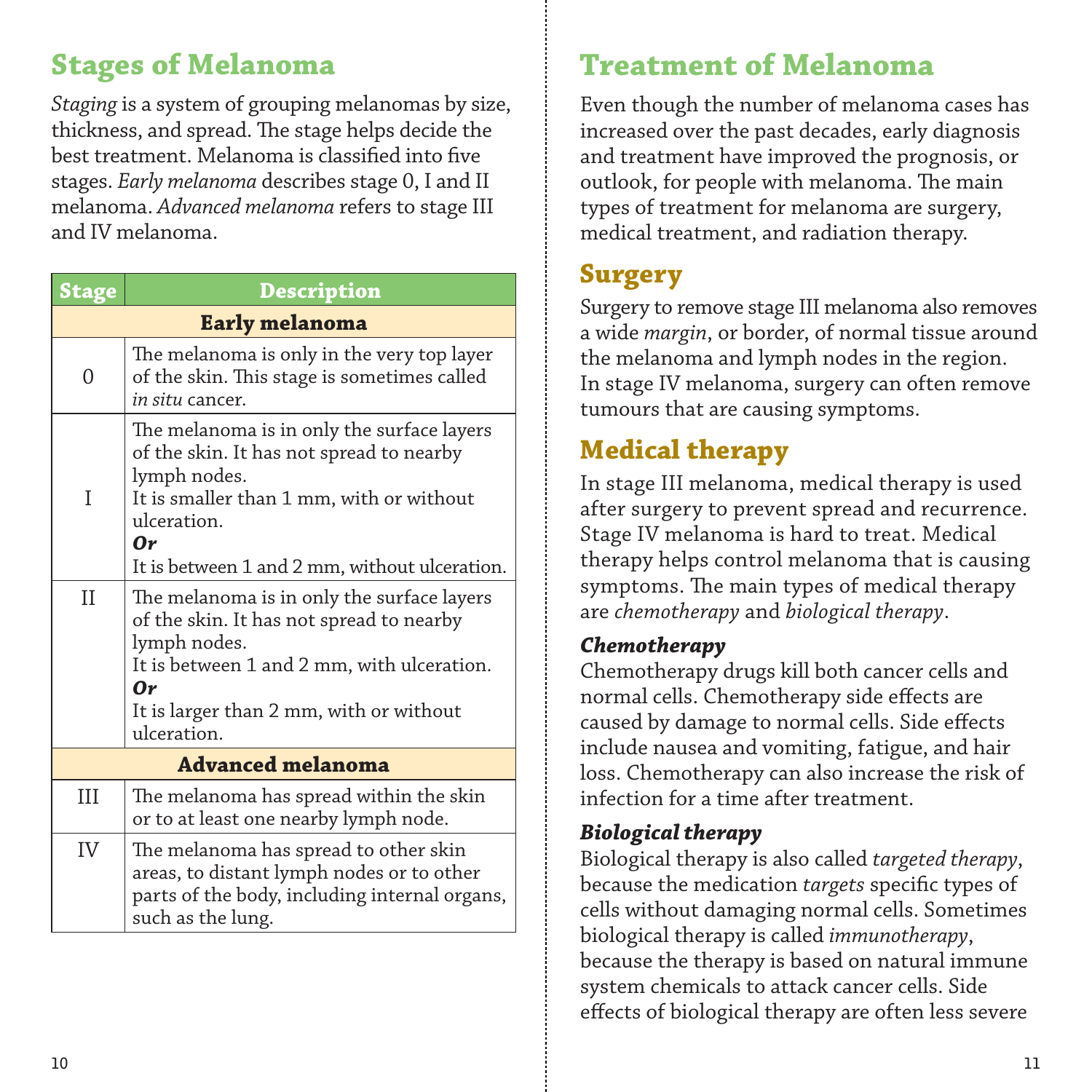

than chemotherapy side effects. Biological therapy side effects may include fever or chills, rashes, or reactions at the injection site

### **Radiation therapy**

Radiation therapy damages both normal cells and cancer cells in its path. Side effects depend on the area of the body treated and include skin redness or irritation and fatigue. In stage III melanoma, radiation may be used after surgery to prevent spread and recurrence. In stage IV disease, radiation may help control symptoms.

### **Clinical trials**

Advanced melanoma is hard to treat. Many patients with stage III disease are not cured with currently available treatment. Stage IV disease is not currently curable. Clinical trials test new treatments. Some new treatments may benefit individuals with stage III or stage IV disease. Talk to your doctor if you may be interested in participating in a clinical trial.

# **Follow-up and Monitoring**

After a melanoma diagnosis, the risk of recurrence or another melanoma is increased. Therefore, your doctor will perform a full-body skin examination again, at least every year, for the rest of your life. It is also your own responsibility to make sure to call your doctor and set up the appointments.

#### *Self-monitoring*

Performed regularly, self-examination can alert you to changes in your skin and aid in early detection. So pay attention to your body and observe for any changes. You should do it at least once a month and make it a habit. Some changes may be external that you can see from the mirror, while there also may be changes inside of your body that you will only be able to feel. Be aware of any signs and symptoms.

Your doctor will teach you how to examine your skin and lymph nodes. When you do selfexamination, look for changes in moles (colour, size, thickness, texture), any new growths, sores that do not heal, and abnormal areas of skin. Make sure you check the back of your body. Use a mirror or have someone check for you. Contact your doctor right away if you notice any abnormalities.

A schedule like the one below is followed if you have no signs or symptoms of melanoma. If you do develop new signs or symptoms, your doctor will investigate them and determine appropriate treatment and follow-up based on your test results.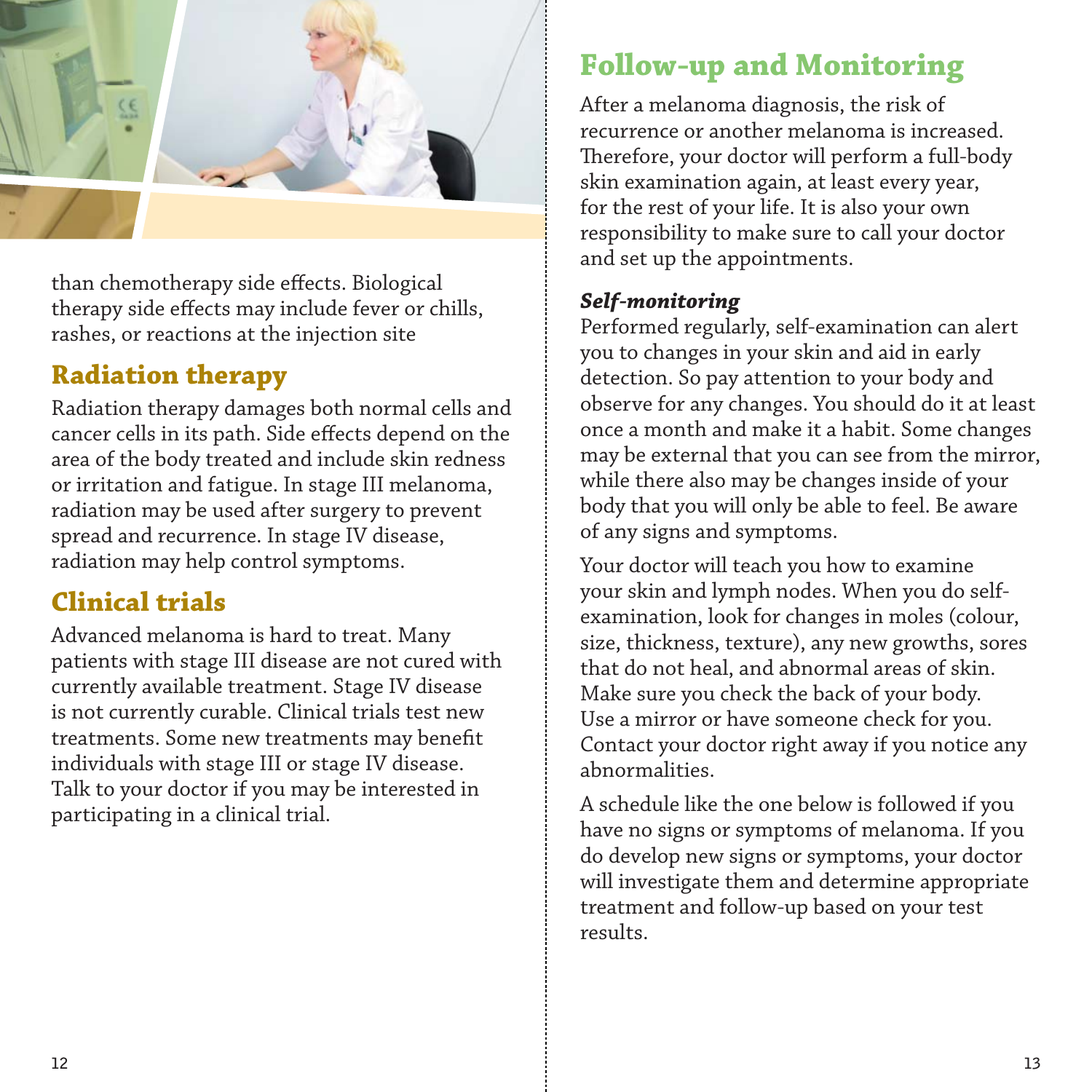#### *Follow up*

Follow-up after melanoma treatment depends on the stage of the melanoma. The following followup schedule is based on the information from the *National Comprehensive Cancer Network*. However, your doctor may have a plan for you depending on your individual situation.

| <b>Stage</b>                                                                    | Follow-up                                                                                                                                                                                                                                                                                                                                                                                                                                                                                                                                                                                                                  |  |  |
|---------------------------------------------------------------------------------|----------------------------------------------------------------------------------------------------------------------------------------------------------------------------------------------------------------------------------------------------------------------------------------------------------------------------------------------------------------------------------------------------------------------------------------------------------------------------------------------------------------------------------------------------------------------------------------------------------------------------|--|--|
| <b>Stage 0</b><br>in situ                                                       | • At least annual skin examination for<br>life<br>• Monthly self skin examination by<br>patient                                                                                                                                                                                                                                                                                                                                                                                                                                                                                                                            |  |  |
| <b>Stage IA</b>                                                                 | • History and physical examination<br>(with emphasis on nodes and skin)<br>every 3-12 months for 5 years, then<br>annually as clinically indicated<br>• At least annual skin examination for<br>life<br>• Monthly self skin and lymph node<br>examination by patient                                                                                                                                                                                                                                                                                                                                                       |  |  |
| <b>Stage</b><br><b>IB-IV</b><br>(patients<br>with no<br>evidence<br>of disease) | • History and physical examination<br>(with emphasis on nodes and skin)<br>every 3-6 moths for 2 years, then<br>every 3-12 months for 2 years, then<br>annually as clinically indicated<br>• Chest x-ray, LDH, Complete Blood<br>Count every 6-12 months (optional)<br>· Routine imaging is not recommended<br>for stage IB or IIA disease<br>• CT scans to follow up for specific<br>signs and symptoms<br>• Consider CT scans to screen stage<br>IIB and higher for recurrent or<br>metastatic disease<br>• At least annual skin examination for<br>life<br>• Monthly self skin and lymph node<br>examination by patient |  |  |

# **Your Healthcare Team**

Record the names and contact information for the members of your healthcare team in the space below to provide a handy reference.

| Oncologist    |                                 |
|---------------|---------------------------------|
| Family Doctor | Tel ___________________________ |
| Clinic Nurse  | Name _________________________  |
| Pharmacist    | Name _________________________  |
| Social Worker |                                 |
| Psychologist  | Name ________________________   |
|               |                                 |
| Nutritionist  | Name _________________________  |
| Other         |                                 |
| Other         |                                 |